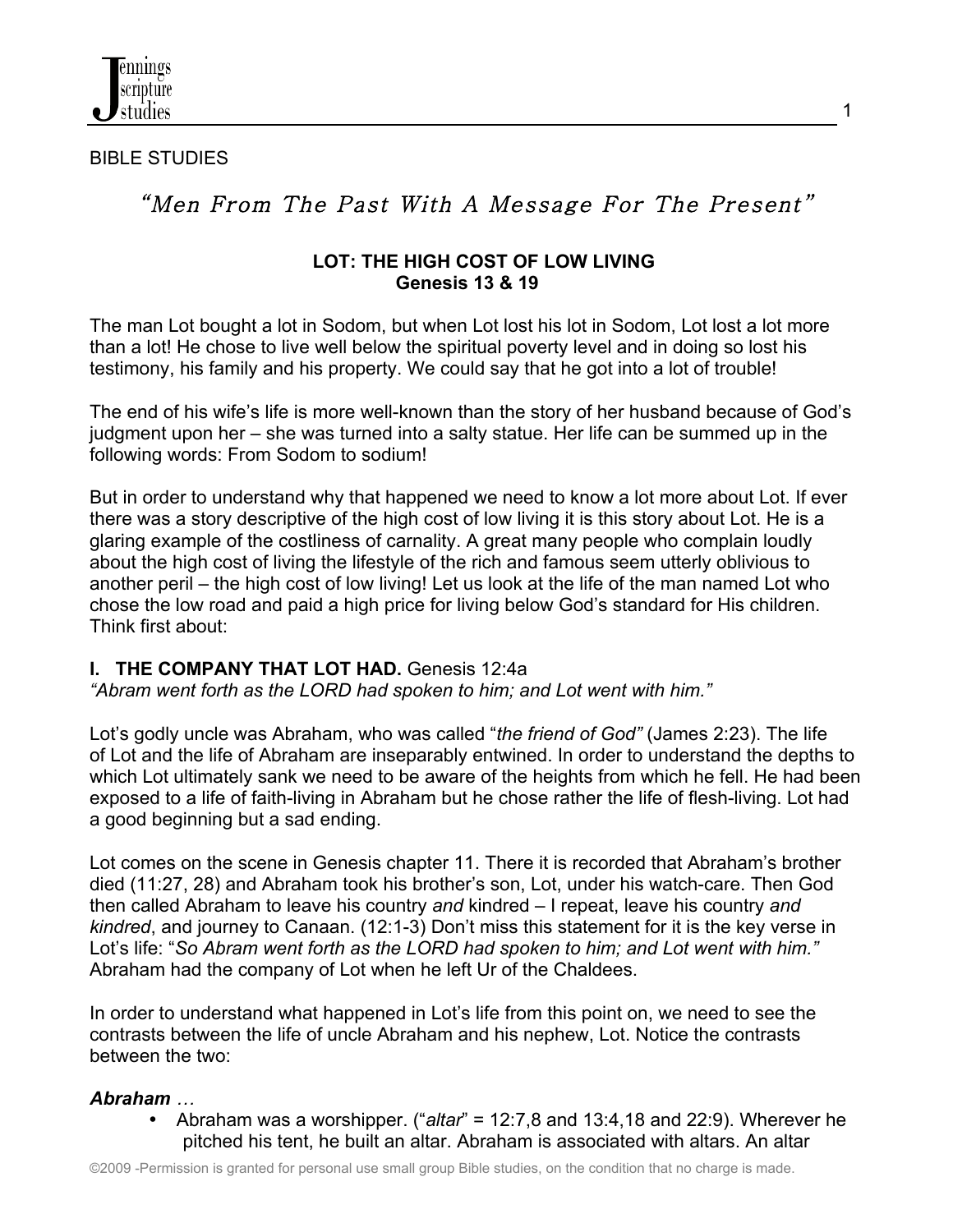

speaks of devotion. Abraham was devoted to God;

- Abraham listened to the voice of God. 12:1-3
- Abraham obeyed God. Gen. 12:4
- Abraham was blessed by God. Gen. 13:14-16
- Abraham was a good example for his nephew, Lot. Now, compare Lot's life with that of Abraham:

### *Lot …*

- Evidently Lot was a believer for 2 Peter 2:7 speaks about "*righteous Lot, who* was oppressed by the filthy conduct of the wicked ...." Beyond that statement there is nothing good said about Lot. He was at best a nominal yet carnal believer.
- All that was said about Abraham is absent from the life of Lot;
- There is no record that he ever prayed and asked God for guidance;
- There is no record of Lot building altars and worshipping God;
- Were it not for the New Testament reference to him, we would hardly suppose that he was a true believer.

Lot was a tag-along! He went along just to get along! Notice several verses:

\*Genesis 12:4 *"Abram went forth as the LORD had spoken to him; and Lot went with him."* \*Genesis 13:1 "*So Abram went up from Egypt to the Negev, he and his wife and all that belonged to him, and Lot with him*."

\*Genesis 13:3 "(Abraham) *went on his journeys from the Negev as far as Bethel."* And v.5 "*Now Lot … went with Abram."*

Lot's pursuits appear to be solely for gain, not for God. He had a godly uncle for his role model but there is no evidence that he was spiritual. In fact, just the opposite is true – he was carnal! One can be raised in a Christian home, have a godly heritage, attend a Bible teaching church, be exposed to truth and yet have a carnal, worldly mind-set like Lot.

**Illust.** There is a man in the New Testament who apparently was just like Lot – his name was Demas. He had the Apostle Paul as his mentor and tutor. He had every spiritual advantage but he, like Lot, had a carnal heart. Paul wrote of him, "*Demas, having loved this present world, has deserted me."* (2 Timothy 4:10)

Lot and Demas had excellent spiritual companions but their hearts were set on things earthly not things eternal. We would all do well to heed Paul's exhortation: *"Therefore if you have been raised up with Christ, keep seeking the things above, where Christ is, seated at the right hand of God. Set your mind on the things above, not on the things that are on earth. For you have died and your life is hidden with Christ in God."* (Col. 3:1-3)

With this background about Lot let us look more specifically at what went wrong in Lot's life. Consider:

# **II. THE CHOICES THAT LOT MADE.** Genesis 13:10-11

When Lot separated from Abraham's godly influence, he went down-hill from that point on. We can see the erosion of what little godly inclinations Lot had in the choices that he made: Genesis 13:11 - "*So Lot chose for himself all the valley of the Jordan";*

©2009 -Permission is granted for personal use small group Bible studies, on the condition that no charge is made.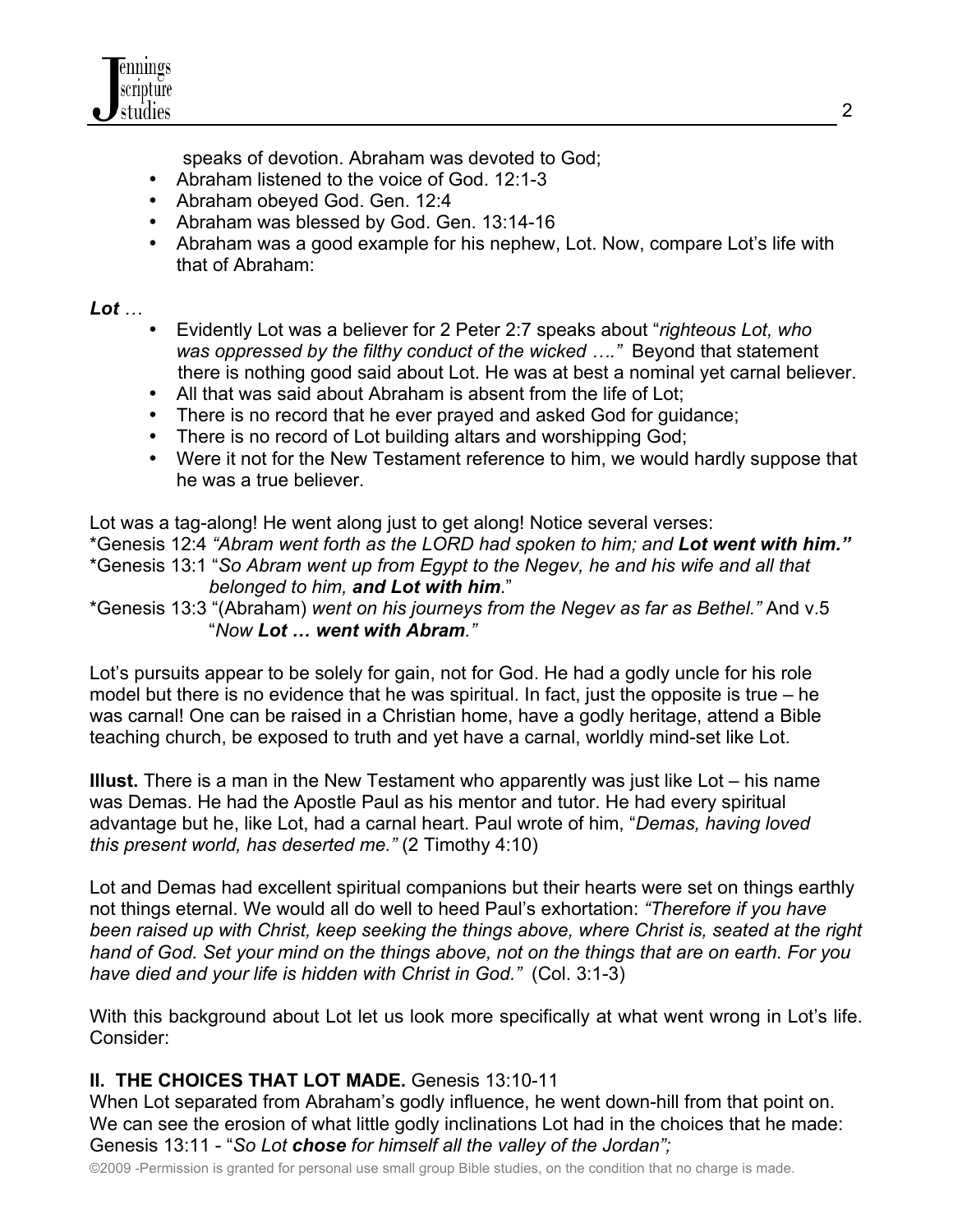Genesis 13:12 - "*Lot settled in the cities of the valley";*

Genesis13:12,13 - *"Lot moved his tents as far as Sodom. Now the men of Sodom were wicked exceedingly and sinners against the LORD"*;

Genesis19:1 - *"Lot sat in the gate of Sodom."* The city gates were where business was transacted and city officials held court. Some have suggested that Lot had become a city official in Sodom.

The *lust* of the eyes (I Jn.2:16); the *lure* of Sodom and the *love* of pleasure were too much for Lot to resist and so he made the choice that he regretted to his dying day. He, like his uncle Abraham, had lived a nomadic life as herdsmen and shepherd. Now he abandoned that peaceful life and with his family moved into the most wicked of cities. Lot gravitated toward the worst place with the worst people. Why would a person do that? Some of those who claim to be God's children feel more at home with the devil's crowd than God's crowd. They indulge the flesh while ignoring the Spirit. You cannot do that without suffering great loss!

There are many other examples in the Bible of those who made bad spiritual choices:

- Adam & Eve chose to disobey God;
- Cain chose to offer a sacrifice unacceptable to God;
- David chose to commit adultery with Bathsheba and murder Uriah;
- The rich, young ruler chose to live life without God he "went away sorrowful";
- Judas chose to betray Jesus for 30 pieces of silver;
- Pilate chose to allow Jesus to be crucified;
- Felix chose to wait until some more convenient season, etc.

Let us analyze Lot's choices as follows:

- **Lot's Choice was based upon Sight not Faith.** Genesis 13:10 Lot's choice was a selfish choice. Lot chose the land that looked best to him. Lot did not consult God about his choice. It is always dangerous to leave God out of our plans. Worldly desires result in wrong decisions. God chose for Abraham, Genesis 13:14-18.
- **Lot's choice was based upon Greed, not Gratitude**.

Lot was the younger, the nephew of Abraham. Out of respect for Abraham he should have deferred to his uncle in spite of the fact that Abraham gave Lot first choice. Lot never considered his godly uncle, just himself. If it had not been for Abraham, Lot would have had nothing.

• **Lot Chose with Earthly not Eternal values in view.** Genesis 13:12,13 Everyone has to live somewhere – but when a person deliberately chooses the worst environment, substituting the material for the spiritual, that person is on the way down to low living. Why would Lot take his family into that sort of place? God had said of Sodom: "*Now the men of Sodom were wicked exceedingly and sinners against the LORD."* (Genesis 12:12,13)

When it came to making choices Lot went with what appealed most to his fleshly appetites and was blind to the dangers of Sodom and its impact on his soul. Lot had material gain in mind, not spiritual gain. In moving to Sodom he was risking his reputation, exposing his family to evil and jeopardizing his eternity.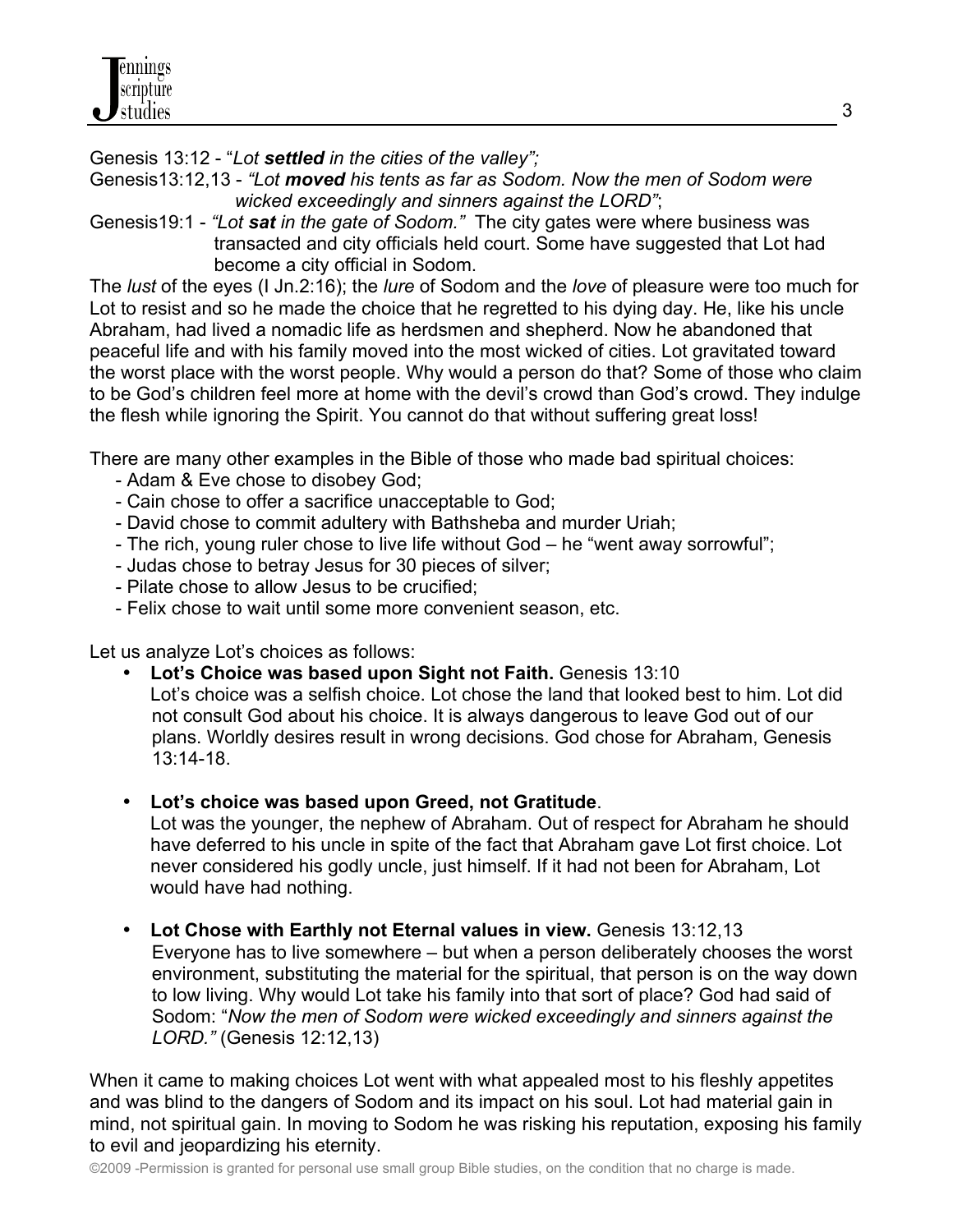Keep eternities values in view! Think long-term! Keep looking toward the day when we must stand before God and answer for every sinful choice not repented of. All of Lot's problems were a result of making choices without considering God's will for his life.

What kind choices are you making? Our decisions determine our destiny, therefore choose wisely! We make our choices and then our choices make us. The choices we make today are the ones you're going to have to live with and die with and for which we answer to God.

Former President, Ronald Regan said: "Ones philosophy of life is not best expressed in words. It is expressed in the choices one makes. And the choices we make are ultimately our responsibility."

**Illust.** Casey Stengel, colorful Manager of the New York Yankee baseball team said to new players who had joined the ball club: "Don't ever forget, once you put on that shirt with the Yankee emblem on it, you become a Yankee and you stay a Yankee. Great things are expected of you just because you are wearing that uniform. Don't ever let it down!" (Quoted in Yogi Berra's book, Ten Rings, p.211)

The same is more true for those of us who call ourselves Christians. Once we make the choice to declare for God and to follow Christ, we have the responsibility to live like it. We should be an example not only for the family of God, but for the world of sinners around us.

Lot's choices expressed his philosophy of life, he chose on the basis of what pleased him at the moment without taking God into consideration. He chose to live for the here and now without a thought to the hereafter. That philosophy was carried out not only in the choices Lot made but, notice in addition:

# **III. THE COMPROMISES THAT LOT DISPLAYED.**

Before we look at the compromises that Lot displayed, it would be well for all of us to be on the same page regarding what compromise is. What does it mean to compromise? Webster's New World College Dictionary defines moral compromise as follows: *"To weaken or give up one's principles for reasons of expediency."* In matters of conscience, character and convictions, compromising is always bad.

Consider some of the dangers of compromising:

- In matters of a spiritual nature, to compromise is to weaken your resolve;
- When you agree to compromise you are advertising that you are for sale;
- To compromise your spiritual convictions is to take a half-step toward evil;
- Compromise is simply changing the question to fit the answer;
- Compromise is the strategy the devil uses to get what he can't take by force;
- When we compromise with the world we lose our fellowship with God.

Let us look at the compromises displayed by Lot. He is now living in Sodom and was visited by angelic beings who came to accompany him and his family out of Sodom.

• **Compromise is seen in his Partnerships.** 

©2009 -Permission is granted for personal use small group Bible studies, on the condition that no charge is made.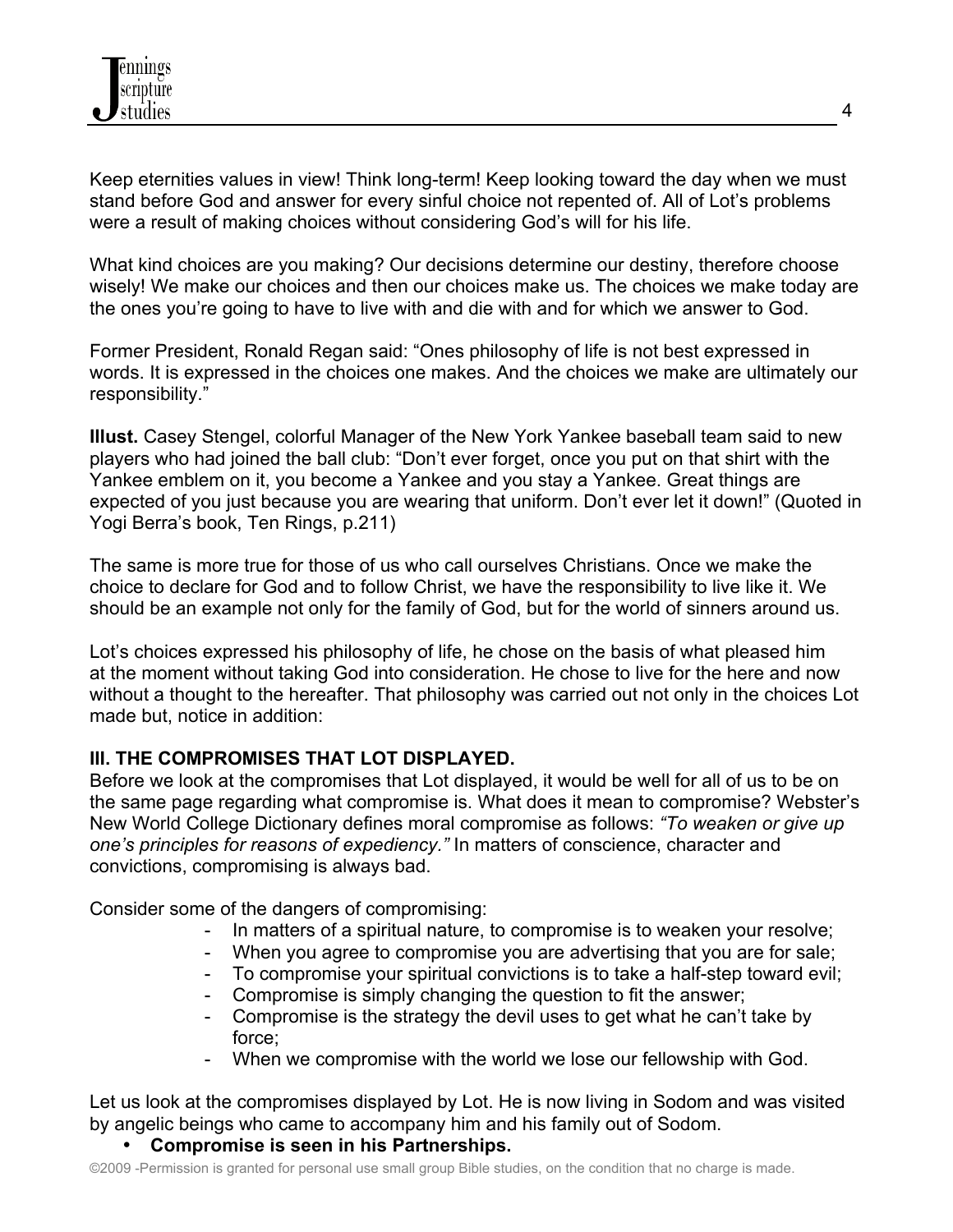

When the wicked men of Sodom came to Lot's house to molest the two visitors, Lot appealed to them by calling them *"brothers" - "Please, my brothers, do not act wickedly."* (Genesis 19:7) We are told in Genesis 13:13 - *"Now the men of Sodom were wicked exceedingly and sinners against the LORD."* 

These were not merely your so-called "good ole boys" having a fun time on Saturday night. These men were sexually depraved, bad to the bone, criminal types. Yet Lot calls these men *"brothers"* ! Compromise!

#### • **Compromise is seen is his Proposal.**

*"Now behold, I have two daughters who have not had relations with man; please let me bring them out to you, and do to them whatever you like; only do nothing to these men, inasmuch as they have come under the shelter of my roof."* (Genesis 19:8)

 Lot offered his daughters to the Sodomites to "*do to them whatever you like."* How much lower than that can one sink? Here Lot's compromising character is clearly revealed.

#### • **Compromise is seen in his Powerlessness.**

When Lot saw that Sodom was to be destroyed, *"Lot went out and spoke to his sonsin-law, who were to marry his daughters, and said, "Up, get out of this place, for the LORD will destroy the city." But he appeared to his sons-in-law to be jesting."*  (Genesis 19:14) Lot had no godly influence upon his would-be sons-in-law. His testimony was powerless! When we compromise with the world we lose our spiritual power. Samson is a good illustration of the same principle.

Back to the definition of compromise: *"To weaken or give up one's principles for reasons of expediency."* That is what Lot did and now his compromises are bearing bitter fruit. Yes, Lot lost a lot when Lot bought a lot in Sodom!

**Illust.** Did you hear about the bear hunter who compromised with the bear? Well, Winter was coming on and a hunter went out into the forest to shoot a bear out of which he planned to make a warm coat. By and by he saw a bear coming toward him and raised his gun and took aim. "Wait," said the bear, "why do you want to shoot me?" "Because I am cold and I need a coat," said the hunter. "But I am hungry," the bear replied, "so let's sit down and talk about this." Later, the bear patted his stomach, having had a good meal. And the hunter? He was covered with fur! We always lose out when we try to compromise with sin. It will consume us!

**Illust.** The Cadets at the military academy at West Point have what they call "The Cadet Prayer" which they repeat every Sunday in chapel services. Here it is:

 "Make us choose the harder right instead of the easier wrong, and never to be contented with half truth when whole truth can be won. Endow us with courage that is born of loyalty to all that is noble and worthy, that scorns to compromise with vice and injustice and knows no fear when right and truth are in jeopardy."

We would do well to memorize and repeat that prayer regularly.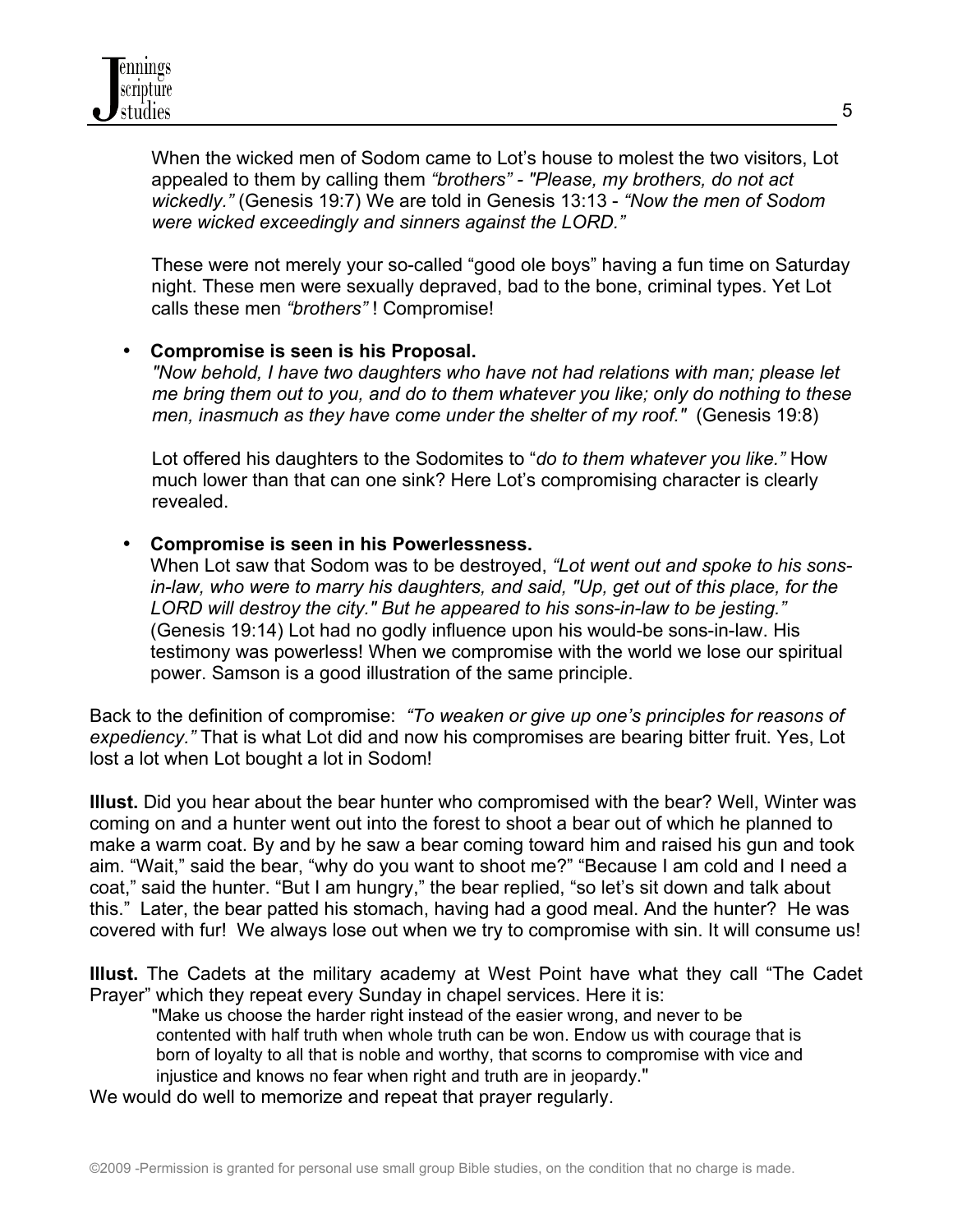Lot has been paying all along for the choices and compromises that he has made, but the highest cost is yet to come. Note:

# **IV. THE COSTS THAT LOT PAID.**

Every sin has a bill attached to it. Pay day is coming someday. And for Lot, payday had arrived. Notice what Lot's choices and compromises cost him:

• **He was pauperized.** Genesis 19:15-17 and v.30

 *"When morning dawned, the angels urged Lot, saying, "Up, take your wife and your two daughters who are here, or you will be swept away in the punishment of the city." But he hesitated. So the men seized his hand and the hand of his wife and the hands of his two daughters, for the compassion of the LORD was upon him; and they brought him out, and put him outside the city. When they had brought them outside, one said, "Escape for your life! Do not look behind you, and do not stay anywhere in the valley; escape to the mountains, or you will be swept away."* And v.30 *"Lot went up from Zoar, and stayed in the mountains, and his two daughters with him; for he was afraid to stay in Zoar; and he stayed in a cave, he and his two daughters."*

 Lot had been well-to-do. When he left uncle Abraham he was a rich man. Now he was a pauper. He had lost all of his possessions and now lived in a cave! But that's not all.

### • **His sons-in-law were penalized. Genesis 19:14,24 & 25**

*"Lot went out and spoke to his sons-in-law, who were to marry his daughters, and said, "Up, get out of this place, for the LORD will destroy the city." But he appeared to his sons-in-law to be joking."* And v.24 & 25 *"Then the LORD rained on Sodom and Gomorrah brimstone and fire from the LORD out of heaven, and He overthrew those cities, and all the valley, and all the inhabitants of the cities, and what grew on the ground."*

 Fire and brimstone rained down on the cities, destroying all in them. Like the people of Noah's day, the inhabitants of Sodom and Gomorrah were destroyed – this time, not by water but by fire!

• **His wife was petrified.** Genesis 19:26 *"His wife, from behind him, looked back, and she became a pillar of salt."*

# • **His daughters were perverted.** Genesis 19:31-35

 Lot's daughters had become morally perverted in Sodom. Together they planned to make their father drunk and while he was drunk each daughter was involved in an incestuous act with their own father and conceived and gave birth to a son. Persons who live low usually drag others down with them.

 A high price indeed for low living! Lot is one of the best examples in the Bible of the truth of Gal 6:7 *– "Do not be deceived, God is not mocked; for whatever a man sows, this he will also reap."* And of Proverbs 13:15 *"the way of transgressors is hard."*